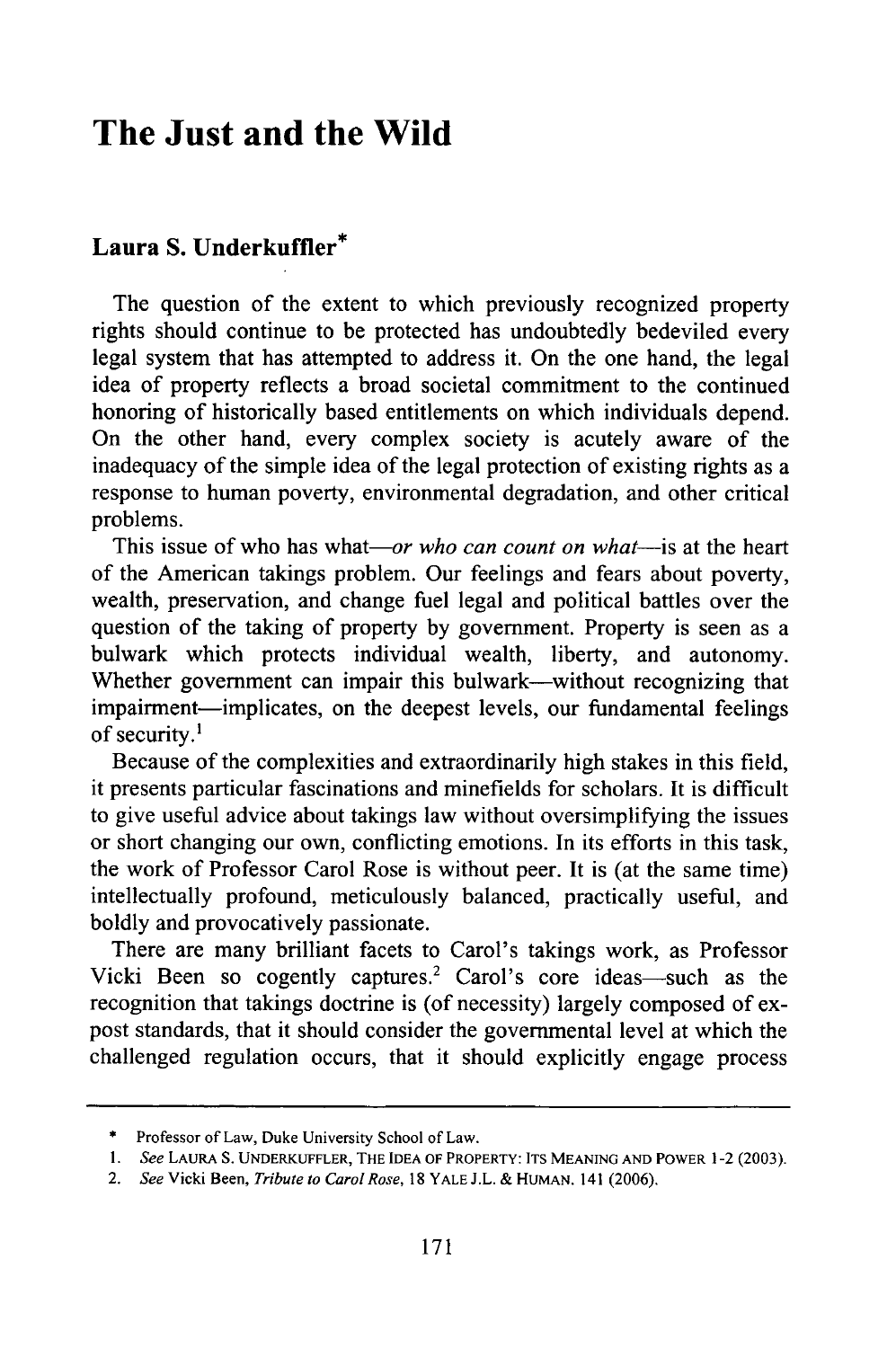concerns, and others<sup>3</sup>—have been so influential in the field that it would be difficult to find a reputable takings scholar today who would deny them. As a consequence, in this response to Vicki's presentation, I will not criticize her observations, but rather will add to them.

When we consider takings law, the most obvious issue, as I stated before, is how, and under what circumstances, we (as a society) should continue to honor previously recognized, individual entitlements. The extent to which those entitlements or claimed property rights can be collectively altered, without consequence, is the traditional concern of takings doctrine. This focus, of course, assumes that there is a "right" to "property" that the individual asserts—and that we have common understandings of those concepts. It is in addressing these prior issues that Carol's work makes some of its richest contributions-contributions that impact not only the takings field, but all of our thinking about property. In particular, there are two ideas (or values, if you will) on which I shall argue that her work insists: first, that when we envision rights, we grapple with "The Just"; and in addition, that when we envision property, we acknowledge "The Wild."

"The Just" and "The Wild" are my names for Carol's ideas, which capture values that are rarely acknowledged in takings law. "The Just" and "The Wild" are largely overlooked, despite their foundational importance in understanding the ideas of "rights" and "property."

Let us begin with "The Just." In her article, *A Dozen Propositions on Private Property, Public Rights, and the New Takings Legislation,4* Carol discusses the raft of "takings bills" that have been considered in recent years by state and federal legislatures.<sup>5</sup> These bills have been energized by what has been argued to be the rampant government override of property owners' rights, and the failure of the Supreme Court to rectify the situation.<sup>6</sup> Although often portrayed as a "new" phenomenon, requiring "new" measures, these complaints, she explains, are not new: they have been around since the time of the Nation's founding. From the moment that individual claims to the protection of property were staked, government's operations have thwarted those claims, and protests have been voiced in American politics.

These historical observations might be seen as interesting, but adding little: they simply confirm, over time, the potential overreaching of government. Carol does not, however, leave the matter here. Rather, she describes how, in earlier times, these conflicts were recognized as

*<sup>3.</sup> See id.* at 145-50.

<sup>4.</sup> Carol M. Rose, *A Dozen Propositions on Private Property, Public Rights, and the New Takings Legislation,* 53 WASH. **&** LEE L. REV. 265 (1996).

*<sup>5.</sup> Id.* at 265-66.

*<sup>6.</sup> Id.*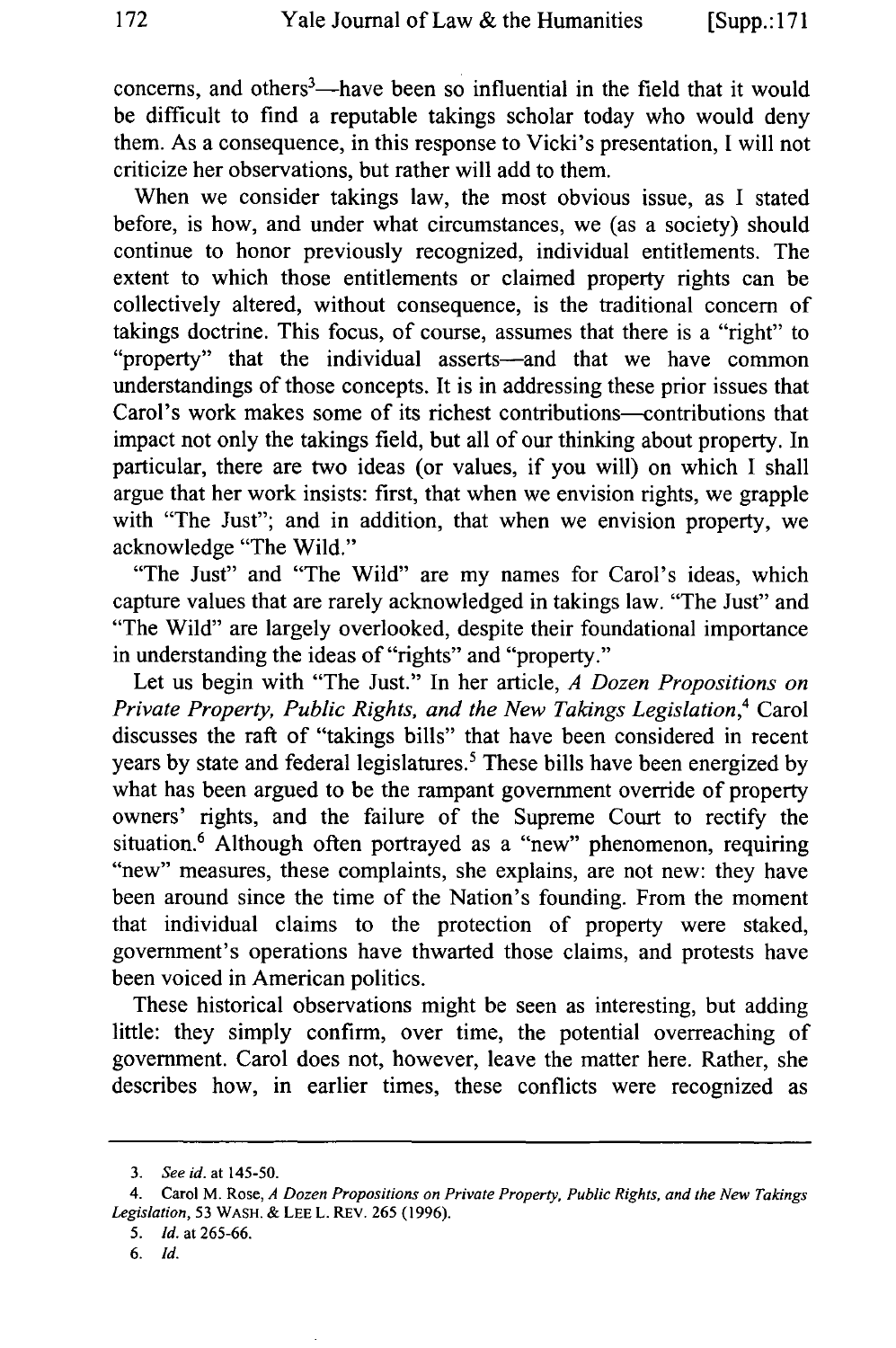considerably more complex. Although historic Anglo-American legal principles certainly recognized the importance of private property rights, they also recognized what were called "public rights," or rights of the unorganized public in water, air, wildlife, and other resources.<sup>7</sup> In short, takings law, in its traditional form, involved more than a simple effort to vindicate property owner's interests-it involved a balancing of private rights and their public counterparts. Indeed, she writes, what was true then is true today: both private *and* public rights are necessary parts of our property regime, and they are of an intrinsically "complimentary character."<sup>8</sup>

The idea that the public might have protectable interests that coexist, in some limited sense, with private property rights is not, of itself, so startling. We can all think of accepted public interests in navigable water courses, ambient air, and other traditional settings. If this were all that Carol's work suggests, her contribution would be modest. In fact, what Carol suggests is a powerful and far more radical notion. She writes not of "public interests," but of "public rights"-a difference in language with profound significance. This is because—as I shall now describe—with "public rights" come upheaval, questioning, and a potentially very different conception of justice.

Let us consider, for a moment, what legal rights are. We generally think of rights (in law) as rights-holders' demands that are *fortified,* by their classification as rights, against competing public interests. Indeed, when we declare an individual demand to be a legal right, it is because we take the individual and his interests seriously. To honor this grounding, we assume that individual rights must, as a prima facie matter at least, be more powerful, more normatively compelling, more worthy of protection than competing non-rights interests. <sup>9</sup>

When we think of individual property rights-to exclude, use, transfer, and so on-this model seems to capture our intuitions. Property rights are not absolute; but *as rights,* they enjoy presumptive power against the public interests that oppose them. Indeed, *it is the identity of property rights as "rights"* that dictates that they are presumed (as a threshold matter, at least) to win, and that the opposing public interests are presumed (as a threshold matter, at least) to lose. In individual-rights/public-interests battles, it is this assumed, superior normative force of individual rights *as rights* that dictates this model of relative powers.

Let us consider, now, the question of takings. How does this model affect our views of property claims and government? How does it affect,

*<sup>7.</sup> See id.* at 267, 272-74.

<sup>8.</sup> *Id.* at 267; *see also id.* at 276-82.

*<sup>9.</sup> See, e.g.,* Underkuffler, *supra* note 1, at 64-74 (discussing the operation of this model of rights in the protection of property).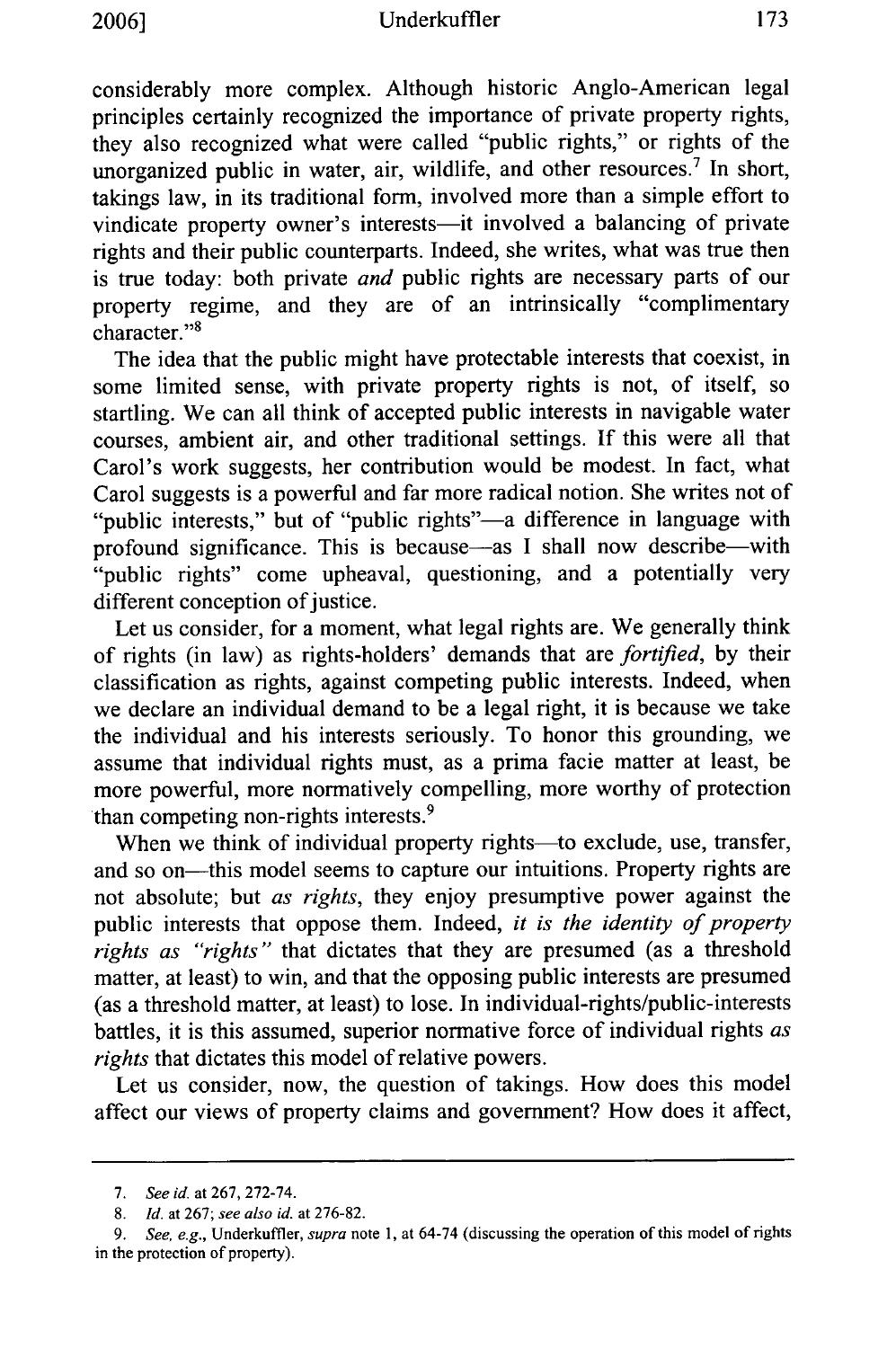in this context, our ideas of individual and collective justice?

When we think of "property rights" in the sense just described, we *assume* that the individual's claim is well grounded, and that it is the protection of this *entitlement* that is in question. This model assumes that the takings claimant is a project pursuer (or property protector) with a *right* to those actions, who will be (potentially) wronged by government. The focus here is not on the legitimacy of the individual claims, but on the legitimacy of the incursion by government. Indeed, it is the individual's presumed, normatively superior "right"—and the government's presumed, normatively inferior "interest"—that arouses the general sentiment in takings cases that the government's action is "wrong," its impact "unfair," and that it is (as a matter of justice) the individual's moral debtor.

It is this model, so ubiquitously assumed in individual-rights law, that Carol implicitly challenges in this context. In many resources cases, she argues, we do not have (and should not have) presumptively superior individual property *rights* against presumptively inferior public *interests*we cannot make that leap, that assumed, normative pre-determination. Rather, in these cases, the normative line-up is (and should be) *rights vs.* (equally, presumptively powerful public) *rights-not* rights vs. lesser public interests.

The reason for rethinking the normative equation in this context is, in fact, quite simple. In takings cases, the individuals involved often are not simply innocent project pursuers or property protectors, the "victims" of government action. Rather, because of the interrelated and reciprocal nature of property uses and harms, these individuals may threaten equal or greater harm to what are at least normatively equal public interests.<sup>10</sup> In other words, we must, in these cases, rethink the assumption that the individual is (by virtue of his "right") the *victim,* and the government or public the *aggressor.*

In addition, the recognition of competing public *rights* in these cases is not simply a choice that we might make; it is—to use Carol's words—a part of the "moral infrastructure" of property.<sup>11</sup> Collective or public claims in this context are, after all, simply the claims of political aggregates of individuals.'2 Simply because the broader citizenry's resource claims are asserted in collective form does not mean that they should be presumed to be less worthy of protection. It is, in short, the nature of the competing interests involved that should determine presumptive power, not the identity or numbers of their holders.<sup>13</sup> To put it simply, justice—in takings

*<sup>10.</sup> See* Rose, supra note 4, at 272-74 (discussing negative land-use externalities).

*<sup>11.</sup>* Id. at 298.

<sup>12.</sup> This, of course, does not mean that public interests cannot be more, for example, in the sense of capturing broader goals or commitments. *See* Underkuffler, *supra* note 1, at 129-31.

<sup>13.</sup> See Rose, supra note 4, at 298 ("[C]itizens are entitled to expect that public rights . . . [will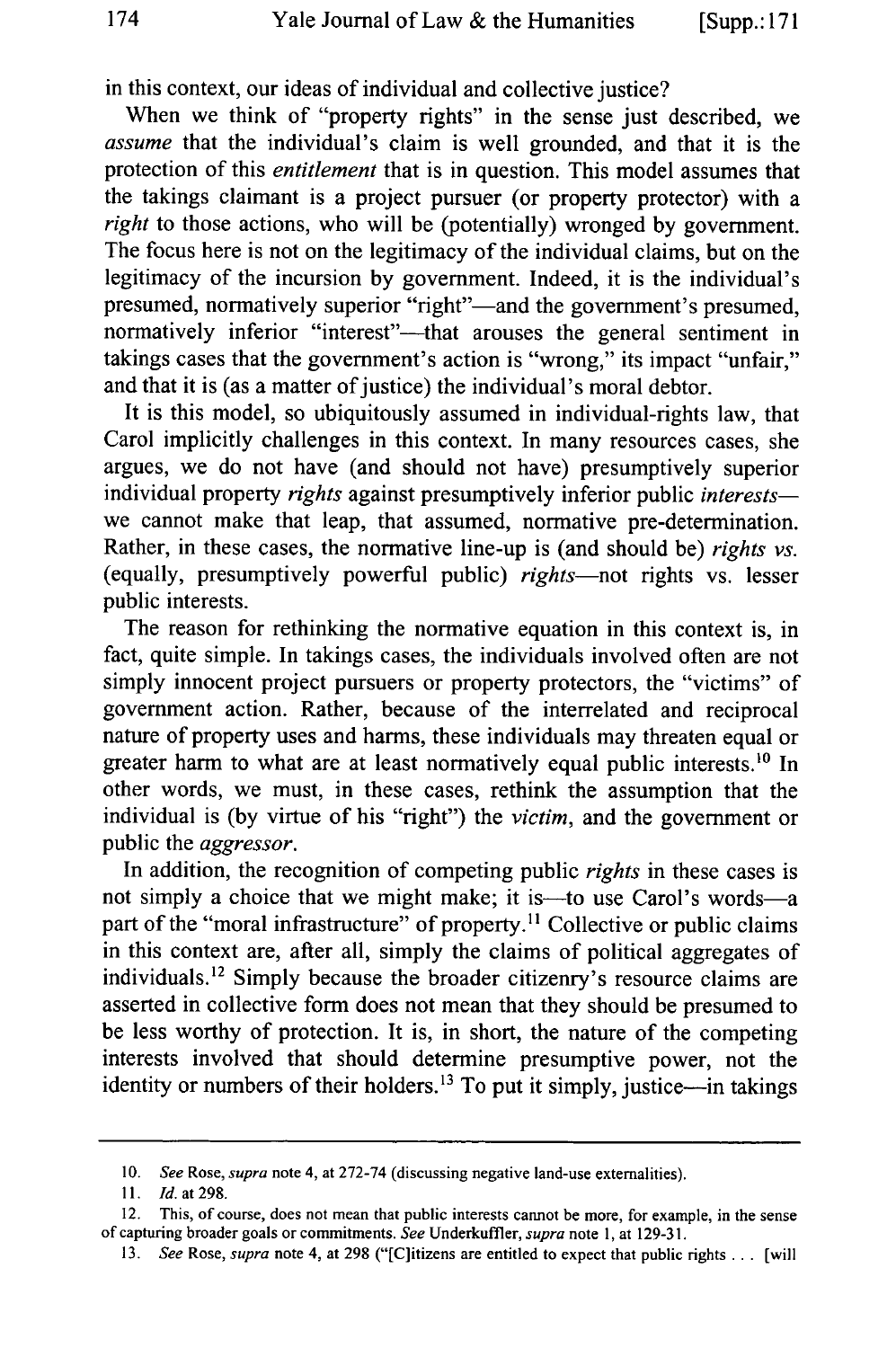cases—requires more than simple platitudes about individual loss, or other one-sided inquiries. It requires searching, *bilateral* consideration of the vital interests at stake, as asserted by *both* contending parties.<sup>14</sup>

And so, in considering the "right" to "property" involved in takings, we see how we must grapple with "The Just." What about "The Wild"?

When we think of property, we most commonly think of rights to use, exclude, transfer, and destroy. In other words, property, as we generally conceive of it, involves human powers and human agencies. With this in mind, the ideas of "property" and "wildness" seem to be completely and entirely antithetical. Property, Carol writes, means control; it is "sunny, tame, and placid."<sup>15</sup> The wild is very different. It is a "miasmic [and] shadowy" place, often "filled with sudden violence."<sup>16</sup> Indeed, she observes, our history is one of taming "the unowned, property-less character of the wild," and transforming it into the "productiveness" of property. $17$ 

The idea, therefore, that "The Wild" is somehow an integral part of our idea of property (and its protection) seems to be quite far fetched. However, Carol makes us think again. For instance, in *The Several Futures of Property: Of Cyberspace and Folk Tales, Emission Trades and Ecosystems,'8* she acknowledges the utility of conventional property ownership, in the form of the protection of individual claims to tangible and intangible resources.<sup>19</sup> She argues, however, that our ideas of property and its functions-on an individual or collective legal-must not be limited to this model. Indeed, as property's conventional forms have been vindicated in some contexts, *the idea itself* has undergone change in others. The idea that property is individually protective or product-specific has been challenged by collaborative norms in cyberspace, the use of unconventional forms of property by previously under-acknowledged persons and groups, and the widespread acceptance of a new environmental ethic.<sup>20</sup> She writes, for instance, of the Internet's story-tree culture and collaborative artworks, and the creative work of indigenous peoples, as "making salient the value of interactive group productions."21 She writes, in a particularly stunning observation, that "it may be *'spaces'*

be safeguarded] along with private ones **....").**

<sup>14.</sup> See Laura **S.** Underkuffier, *Tahoe's Requiem: The Death of the Scalian View of Property and Justice,* 21 CONST. COMMENT. 727 (2005).

**<sup>15.</sup>** Carol Rose, *Given-ness and* Gift: *Property and the Quest for Environmental Ethics,* <sup>24</sup> ENVTL. L. 1,2-4 (1994).

<sup>16.</sup> Id. at 4.

<sup>17.</sup> Id. at 2.

<sup>18.</sup> Carol M. Rose, *The Several Futures of Property: Of Cyberspace and Folk Tales, Emission Trades and Ecosystems,* 83 MINN. L. REv.129 (1998).

<sup>19.</sup> *Id.* at 129-30.

<sup>20.</sup> *See id.* at 145-80.

*<sup>21.</sup>* Id. at **160-61.**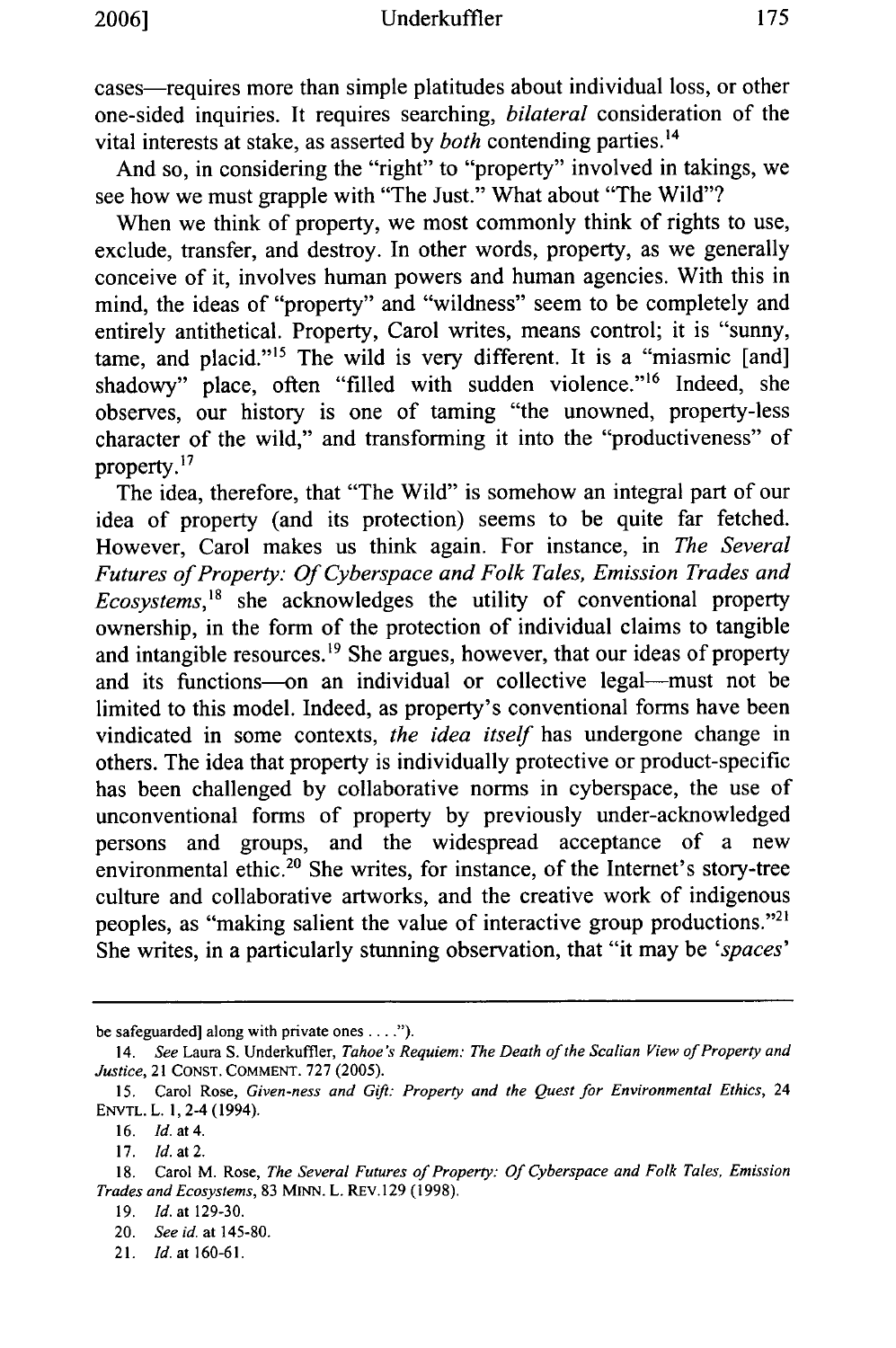rather than the products from those spaces"<sup>22</sup> that we should value, since it is "the gaudy looseness of public access [that] nourishes the creativity" that property laws aim to foster. $23$ 

In other words, although the idea of "property" as "tamed"-and individually packaged—might be useful in some contexts, it is distinctly damaging in others. Property, of necessity, has an emergent, interactive, and ever-changing nature.<sup>24</sup> It is, after all, simply that which denotes what, at a particular point in time, humans' relative spheres of influence will be. When we consider what "property" means, for protection or takings, we must remember the role of the unexpected, the unplanned, the unintended-in other words, "The Wild"-in human lives and institutions.

In addition, the idea of "The Wild" and property does not stop here. Just as the value of "The Wild" must be acknowledged in our relations with each other, so it must be acknowledged in the relations of humans with nature. As Carol writes in *Given-ness and Gift*<sup>25</sup> "[e]ven in the most tame, the most human-centered realms of property, one often catches a glimpse of wildness. Every gardener knows that shrubbery has a mind of its own, and even the beekeeper knows that her honeybees are wild animals who choose to occupy her hives."<sup>26</sup> Indeed, it is the wildness in such things that we crave and must protect, as we seek to "reduce" them to property. In one of the most beautiful and insightful passages in all of her work, Carol writes that "[h]owever dim our vision, we all understand that plastic trees are not the same as real ones .... [P]lastic trees are somehow too tame, too infinitely malleable, and hence utterly incapable of interaction."<sup>27</sup> We want something that talks back. We don't want to tame all of nature. We want, "even in a garden," to find the "elusive streak of the wild."<sup>28</sup>

It is easy, when we think of property and its protection, to be aware of immediate, material human interests. Indeed, it is in those interests, and their underlying values, that we (as property holders) are viscerally invested. The encouragement of industry, the protection of expectations, the promotion of individual security-with all of these we can immediately identify. It is Carol's genius to inspire us to think more deeply. And, as we consider "rights" and "property," perhaps we-as a competitive, frenetic, building, rapacious species-will learn that there is

- 27. *Id.*
- **28.** *Id.*

<sup>22.</sup> *Id.* at 161 (emphasis added).

<sup>23.</sup> Id. *at* 162.

<sup>24.</sup> *Seeid.* at 181.

<sup>25.</sup> *Rose, supra* note 15, at **1.**

<sup>26.</sup> *Id.* at 30 (footnote omitted).